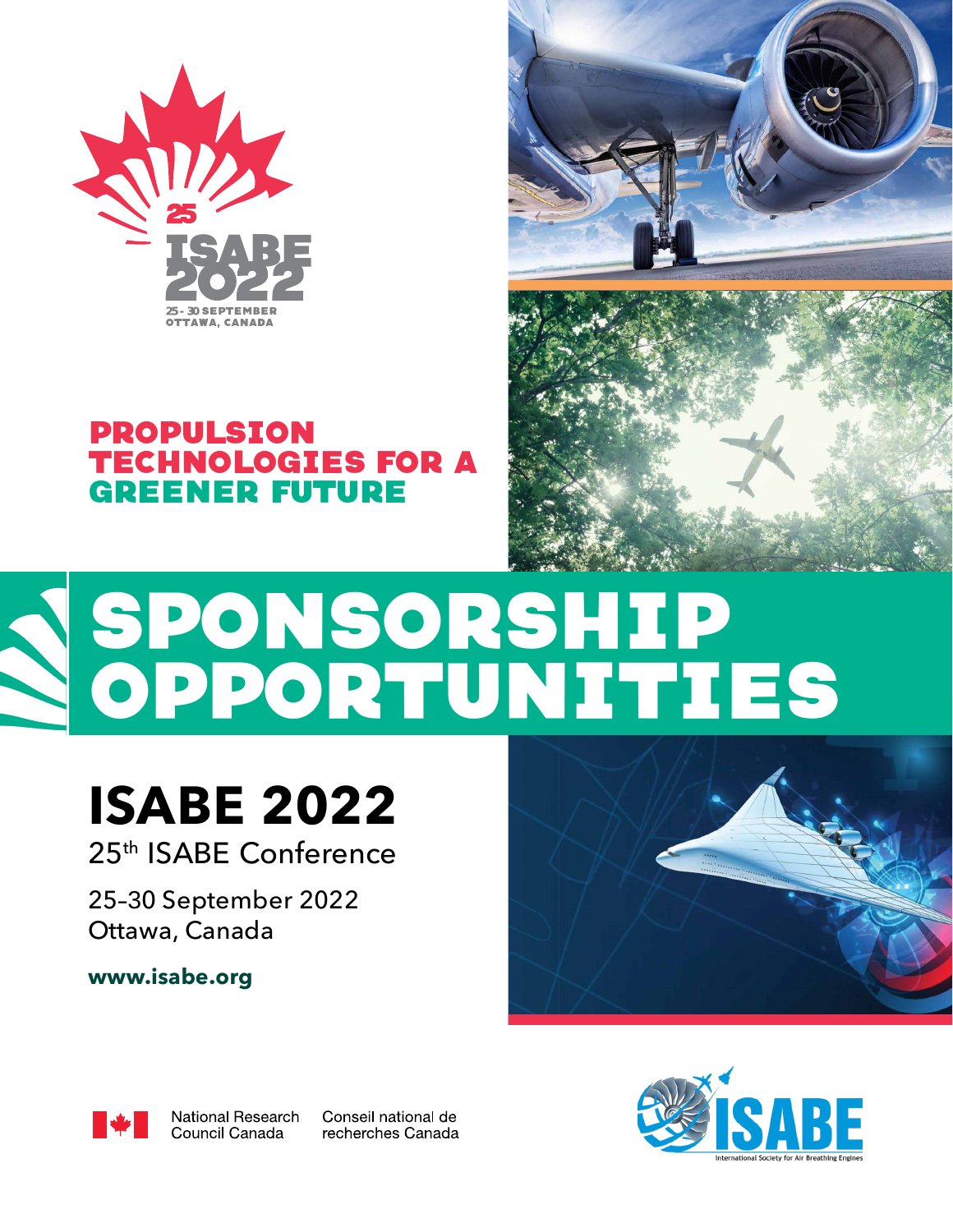

# THE OPPORTUNITY

# **ABOUT THE CONFERENCE**

The 25th ISABE conference will be held at the Shaw Centre, the heart of Canada's Capital in Ottawa.

It is with pleasure that we present to you the opportunity to a reach an international audience of professionals from the air breathing engines sector.

Four standard packages have been created to suite a range of needs and budgets. If one of the standard packages doesn't meet your business requirements, a customised package to better cater to your specific needs can be developed.

#### **Our standard packages are:**



In addition to our standard packages, we offer the opportunity to sponsor one or more of our five networking events: the welcome reception, the industry dinner, the board dinner, the young professionals event, and the closing banquet. Full details on the next page.

With all the standard packages, your business name and logo will be associated with the conference and displayed from January 2022 to October 2022 (or from the date your application is processed if this is later than January 2022).

Find out more about the location at: **[www.shaw-centre.com](http://www.shaw-centre.com)** and **[www.ottawatourism.ca](http://www.ottawatourism.ca)**



## **ABOUT ISABE**

The International Society of Air breathing Engines (ISABE) is an organisation that was formed to further the free exchange, on an international level, of knowledge in the field of air breathing propulsion for flight vehicles.

ISABE has national representatives from more than 25 nations and holds events on six continents. For more than 40 years, ISABE has produced some of the most memorable and important conferences in the field of air breathing propulsion.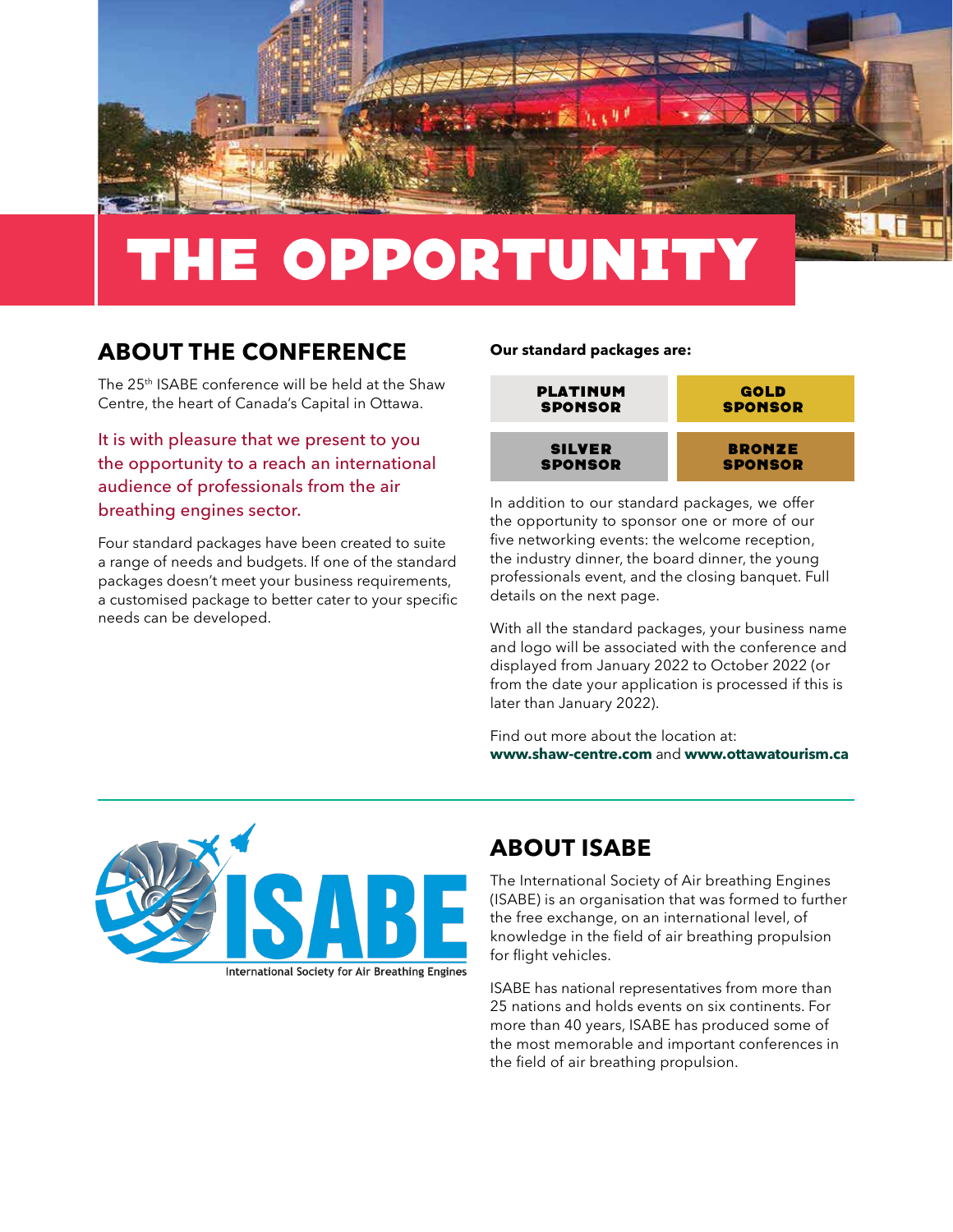

**TAANT** 

### SPONSORSHIP D.  $\mathbf{U}$ PACKAGES

|                                                                                                                               | <b>PLATINUM</b><br><b>SPONSOR</b> | <b>GOLD</b><br><b>SPONSOR</b> | <b>SILVER</b><br><b>SPONSOR</b> | <b>BRONZE</b><br><b>SPONSOR</b> |
|-------------------------------------------------------------------------------------------------------------------------------|-----------------------------------|-------------------------------|---------------------------------|---------------------------------|
| Cost (non-members)*                                                                                                           | \$36,000.00                       | \$24,000.00                   | \$12,000.00                     | \$6,000.00                      |
| Cost (members)                                                                                                                | \$24,000.00                       | \$12,500.00                   | <b>Automatic</b>                |                                 |
| Conference programme advertorial                                                                                              | Full page                         | Half page                     | Quarter page                    |                                 |
| <b>Conference tickets</b>                                                                                                     | 6                                 | 3                             | 2                               |                                 |
| <b>Banquet tickets</b>                                                                                                        | 10                                | 8                             | 5                               |                                 |
| <b>Conference programme</b><br>logo inclusion                                                                                 | Headline Large                    | Large                         | Medium                          | Small                           |
| <b>Website logo listing</b><br>Company logo listed on the official<br>conference website with a hyperlink<br>to your website. |                                   | ✓                             | V                               | $\boldsymbol{\nu}$              |
| <b>Conference bag fillers</b>                                                                                                 | ✔                                 | $\boldsymbol{\checkmark}$     | ✔                               | ✔                               |

\*corporate membership is \$5,000 per year

|                                                                                                                                                              | <b>PLATINUM</b>                 | <b>GOLD</b> | <b>SILVER</b> | <b>BRONZE</b> |  |
|--------------------------------------------------------------------------------------------------------------------------------------------------------------|---------------------------------|-------------|---------------|---------------|--|
| <b>Exhibition space</b>                                                                                                                                      | Large \$6,000 or Medium \$4,000 |             |               |               |  |
| <b>Exclusive Banquet Sponsorship</b>                                                                                                                         | \$5,000                         | \$10,000    | \$15,000      | \$20,000      |  |
| <b>USB Proceedings Sponsorship</b><br><b>Branding + promotional materials</b>                                                                                | \$5,000                         |             |               |               |  |
| <b>Conference Bag Sponsorship</b>                                                                                                                            | \$4,000 to \$8,000              |             |               |               |  |
| <b>Branded Conference Gift</b>                                                                                                                               | \$3,000                         | \$4,000     | \$5,000       | \$6,000       |  |
| <b>Event Sponsorship</b><br><b>Welcome reception</b><br><b>Industry dinner</b><br><b>Board dinner</b><br>Young professionals event<br><b>Closing banquet</b> | Negotiable                      |             |               |               |  |

Note: all amounts are in \$USD